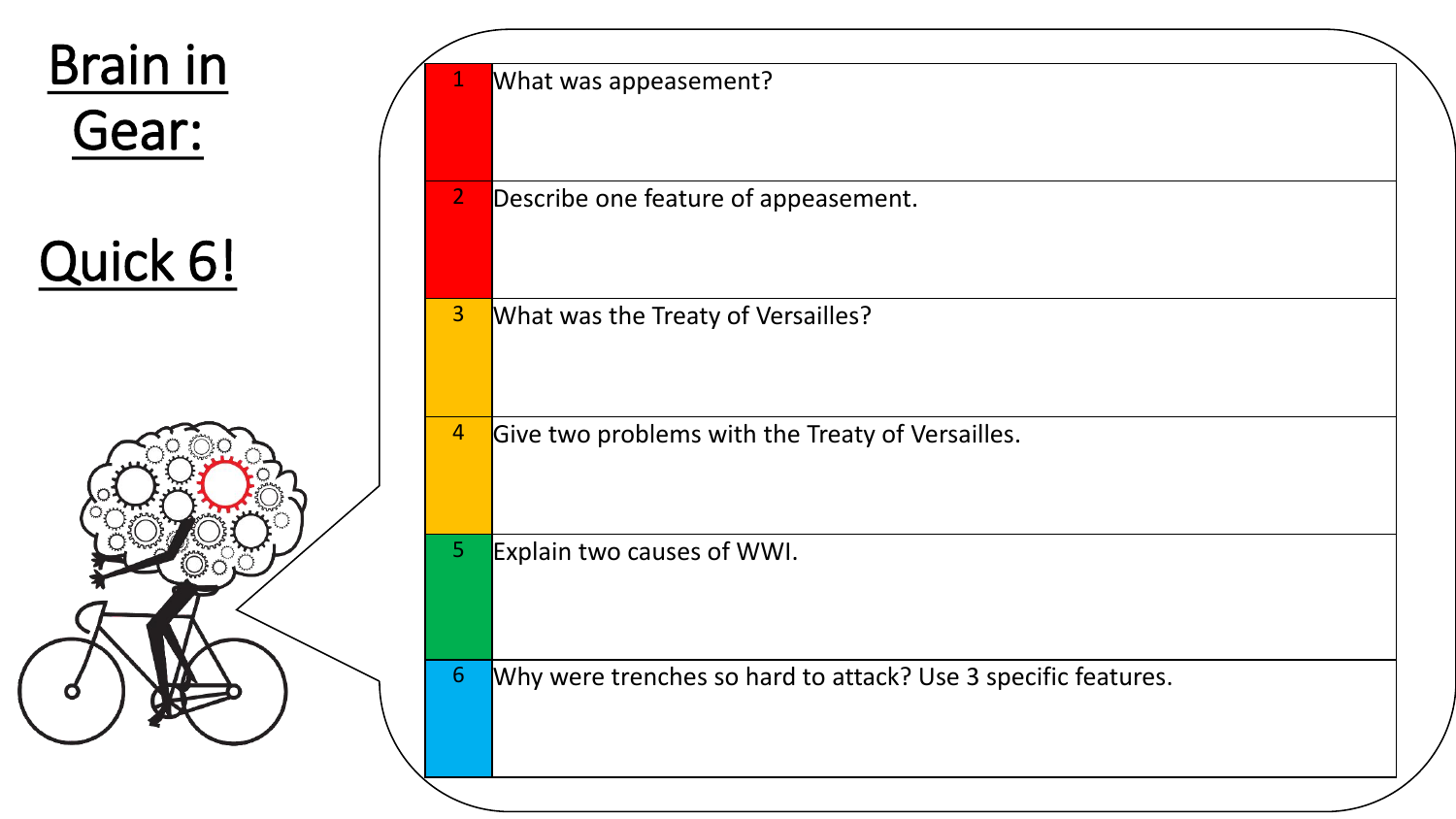

Quick 6!



| $\mathbf{1}$<br>$\overline{2}$ | What was appeasement? When other countries (mainly Britain) allowed<br>Germany to go against the Treaty of Versailles without sanctioning it-appeasing<br><b>Germany for its actions</b><br>Describe one feature of appeasement. Chamberlain allowed Hitler to regain land |
|--------------------------------|----------------------------------------------------------------------------------------------------------------------------------------------------------------------------------------------------------------------------------------------------------------------------|
|                                | from France in the Rhineland without sanction                                                                                                                                                                                                                              |
| 3 <sup>1</sup>                 | What was the Treaty of Versailles? The treaty signed at the end of the war that<br>blamed Germany for the war and weakened Germany so it could not start<br>another war                                                                                                    |
| $\overline{4}$                 | Give two problems with the Treaty of Versailles.<br>L-took 13% of German land A- reduced German army to 100,000 men causing<br>anger M-huge debt for Germany from £6.6 billion reparations B- Germany<br>unfairly blamed for the war                                       |
| 5 <sup>°</sup>                 | Explain two causes of WWI.<br>Alliances dragged everyone in, assassination of Archduke Franz Ferdinand,<br><b>Schlieffen Plan</b>                                                                                                                                          |
| 6 <sup>1</sup>                 | Why were trenches so hard to attack? Use 3 specific features.<br>Zig-zag shape, artillery support, no-man's land in between, reinforced with<br>sandbags, bunkers and dugouts to protect soldiers                                                                          |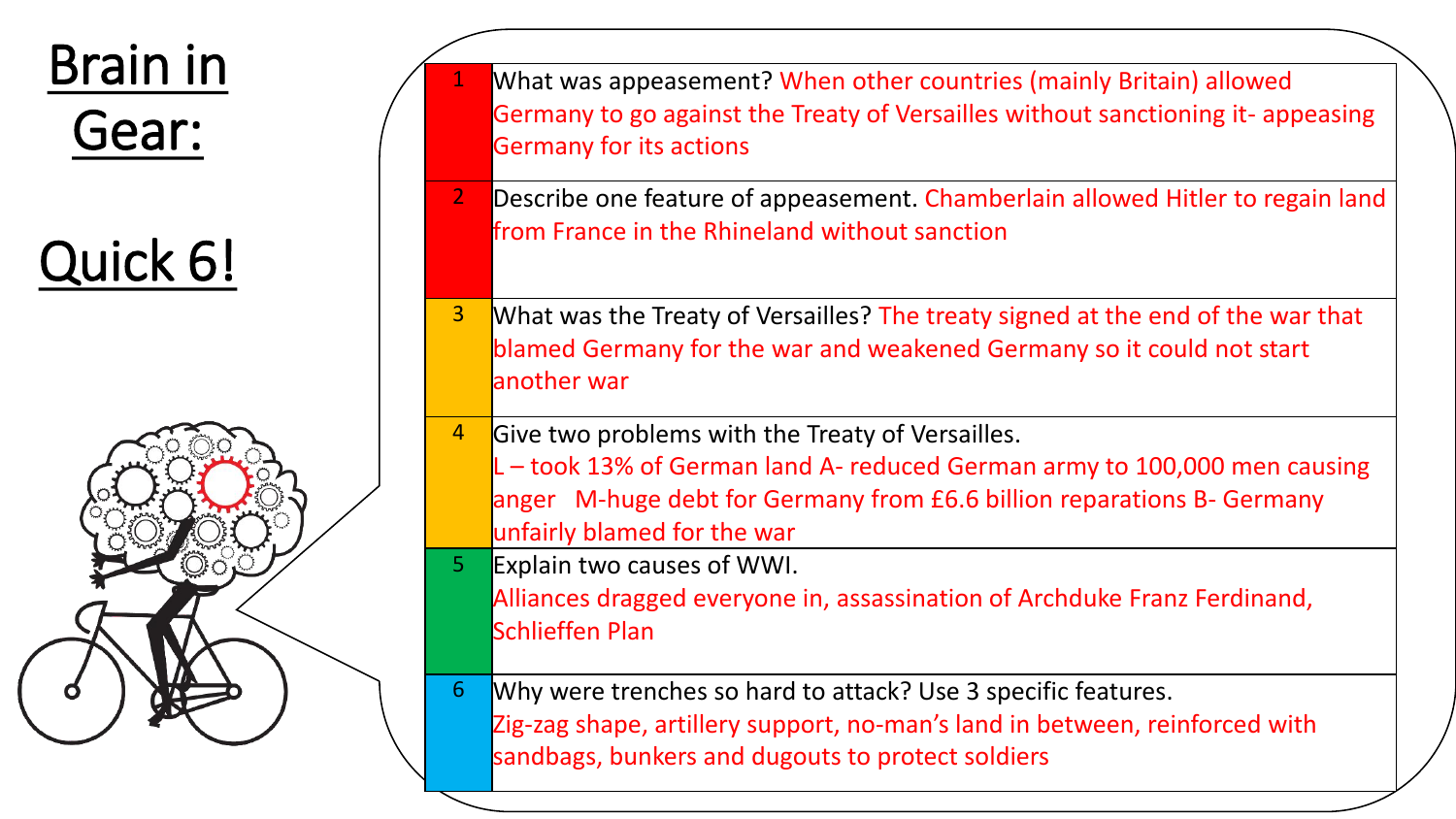

## WWI Project

Describe why WWI is significant in History. Apply knowledge of oracy to deliver project presentation.

Evaluate your own progress so far.

Democracy! Tolerance of Others! Individual Liberty! Mutual Respect! The Rule of Law!

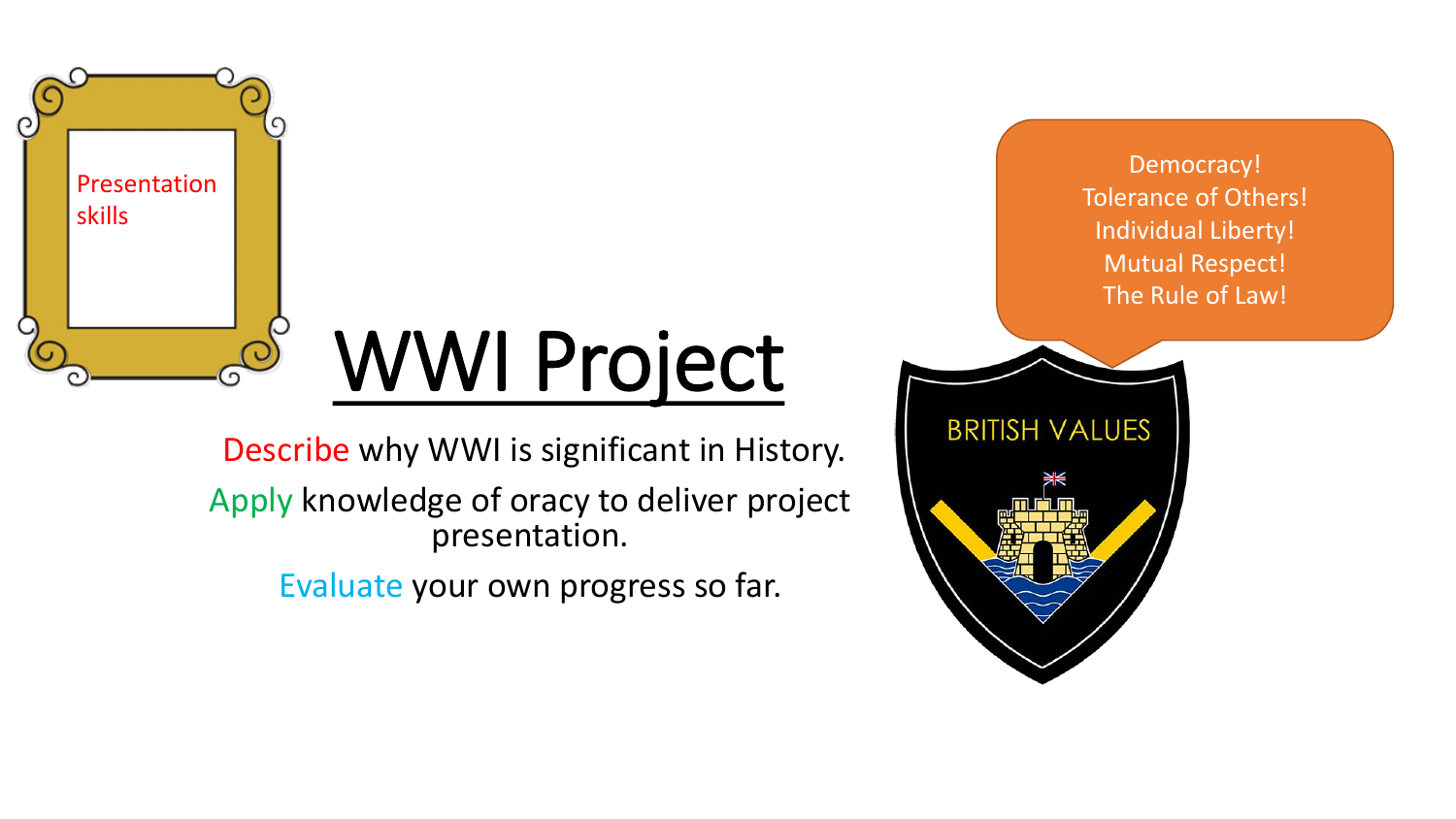

| Year 8  | <b>Mame:</b>           |
|---------|------------------------|
|         | WWI Research    Class: |
| Project | Teacher:               |

| www                              |             | EBI                                |      |
|----------------------------------|-------------|------------------------------------|------|
| Element                          | <b>Tick</b> | Element                            | Tick |
| I can research to identify key   |             | I need to research to identify key |      |
| facts about WWI.                 |             | facts about WWI.                   |      |
| I can use sources to present     |             | I need to use a source to present  |      |
| ideas on WWI.                    |             | ideas on WWI.                      |      |
|                                  |             |                                    |      |
| I can use the formality scale to |             | I can use the formality scale to   |      |
| present my ideas to others.      |             | present my ideas to others.        |      |
| I can create a piece of work     |             | I can explain ways I could have    |      |
| that shows my ideas clearly.     |             | made my project more creative.     |      |

**Struggling?**

Today we are presenting on our WWI Research Projects.

Please get out your WWI Research Project and write your name and class on your project sheet.

**WWI Research Project**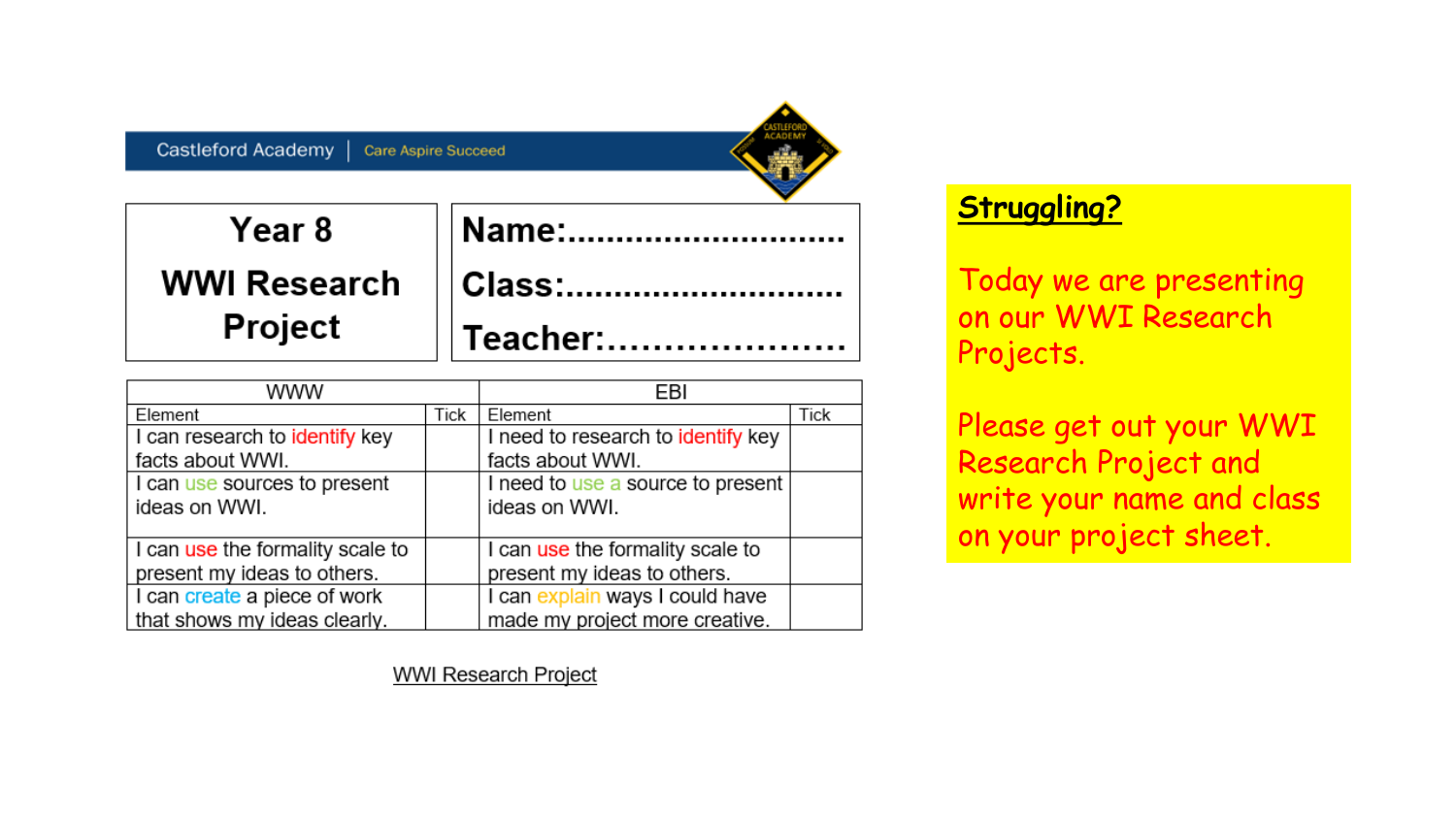Task: You are going to be presenting your History project to your class. You must explain to your class what you have done, how it shows WWI was significant, and how you created your project. Use the structure to write your answer.

| Expert       | <u>Year 8 History Project Script</u>                                                                             | <b>Struggling?</b>                                                                                                                  |  |  |
|--------------|------------------------------------------------------------------------------------------------------------------|-------------------------------------------------------------------------------------------------------------------------------------|--|--|
| 10           |                                                                                                                  | What is your WWI<br>Project about?                                                                                                  |  |  |
|              |                                                                                                                  | How did you make                                                                                                                    |  |  |
|              |                                                                                                                  | your project?                                                                                                                       |  |  |
|              |                                                                                                                  | What key words link                                                                                                                 |  |  |
|              | to your topic?<br>My project shows that WWI was significant<br>What could you do                                 |                                                                                                                                     |  |  |
|              |                                                                                                                  | to improve your<br>project?                                                                                                         |  |  |
|              | If I were to complete the project again, I might                                                                 |                                                                                                                                     |  |  |
|              |                                                                                                                  |                                                                                                                                     |  |  |
|              |                                                                                                                  |                                                                                                                                     |  |  |
|              | Topic vocabulary I could use<br>History vocabulary I could use                                                   | World War One, trenches, alliances, causes, imperialism, empire,                                                                    |  |  |
| <b>Slang</b> | Sources, research, infer, own knowledge, provenance,<br>historian, evidence, timeline, chronology, significance, | militarism, warfare, weapons, home front, western front, combat,<br>soldiers, suffrage (votes), equality, women's franchise, Triple |  |  |

consequence.

Entente, Triple Alliance, appeasement, treaty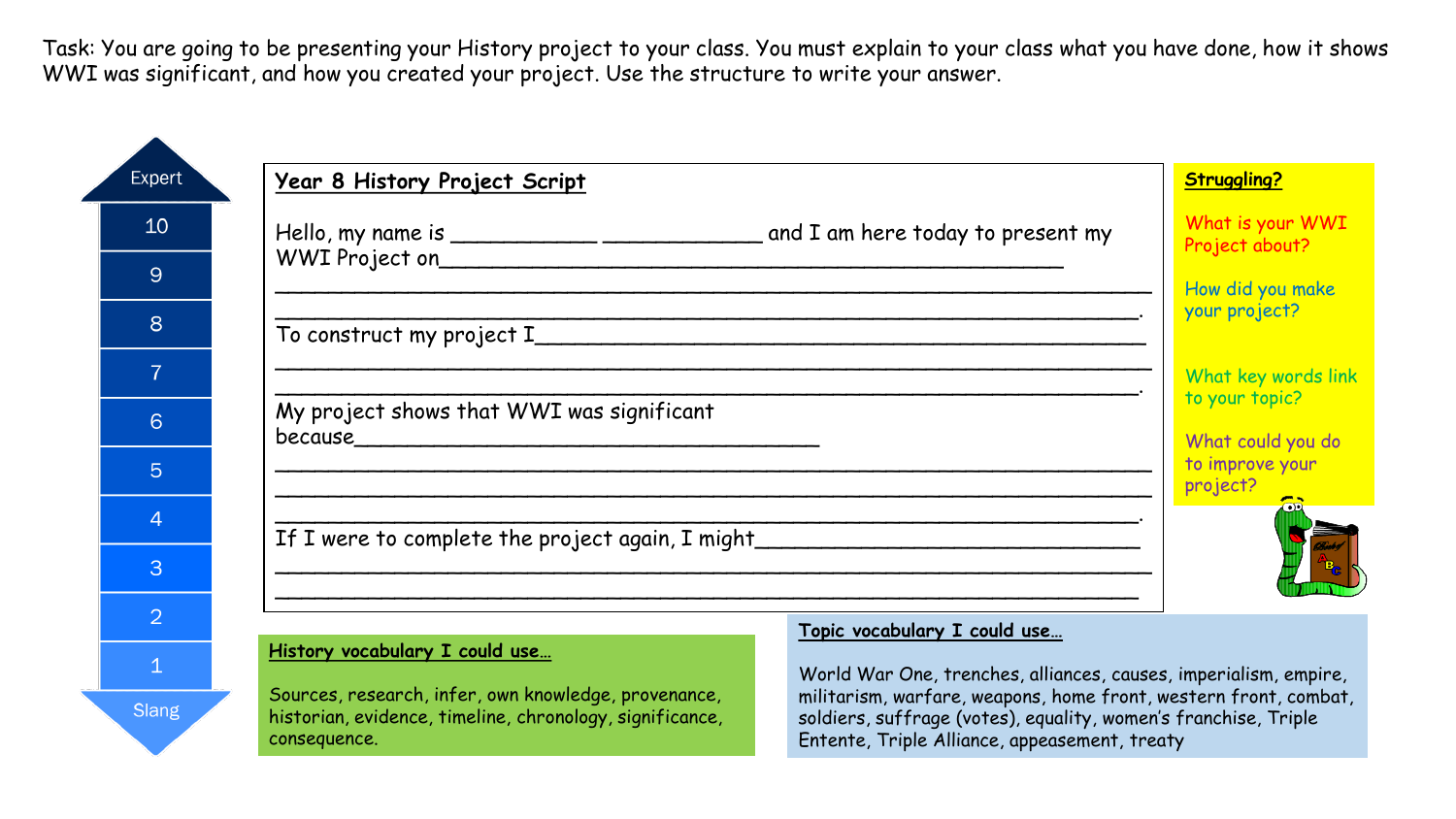## If you complete your feedback

• Use the following link to create a poster on the First Air Raids of WWI.

Include details about:

- The Zeppelin
- What happened in the raids
- Why you think it is important to remember these raids.



https://www.iwm.org.uk/history/the-airraids-that-shook-britain-in-the-first-worldwar